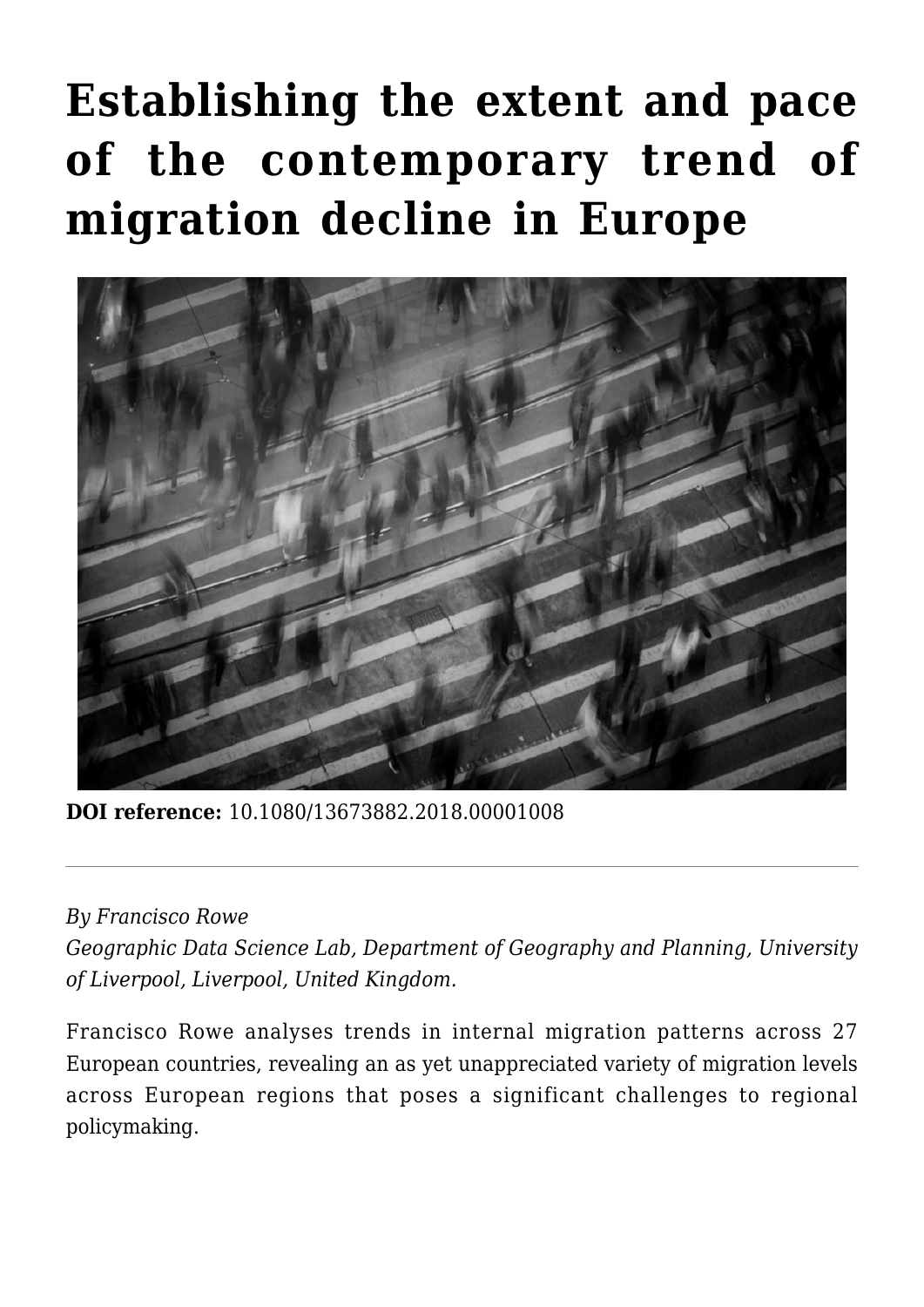# *:Introduction:*

*Internal migration is an integral component of national development. At a national level, internal migration underpins the efficient functioning of the labour and housing markets. It is key to economic resilience by bringing knowledge, skills and labour to regions where they are needed, to enhance economic productivity. Internal migration provides a mechanism through which individuals circumvent local hazards and pursue personal aspirations.*

As countries develop, the intensity, composition and patterns of internal migration are expected to evolve in systematic ways. Levels of mobility are expected to increase with development. High levels of mobility are assumed to prevail in developed societies resulting from the increasing pace of technological change, coupled to economic and cultural globalisation [\(Bernard et al., 2017\)](https://doi.org/10.1371/journal.pone.0173895). This assumption has resulted in the widespread belief that we live in an era of hypermobility. Yet the percentage of people migrating between countries has remained remarkably stable ([Abel and Sander, 2014](http://science.sciencemag.org/content/sci/343/6178/1520.full.pdf?ijkey=ypit4/xi7wo4M&keytype=ref&siteid=sci)) – and recent evidence from various countries (e.g. Champion et al., 2017a), and a global set of countries ([Bell](http://www.un.org/en/development/desa/population/publications/pdf/technical/TP2013-1.pdf) [and Charles-Edwards, 2013\)](http://www.un.org/en/development/desa/population/publications/pdf/technical/TP2013-1.pdf) suggests that internal migration has been declining over the last three decades.

While this decline is likely to have wide-ranging implications for the functioning of the economy, it remains poorly recognised and understood. Local governments have been concerned that the decline in internal migration heralds a less flexible economy where workers do not move to regions with jobs, undermining the role of mobility in regulating labour imbalances. Internal migration is the main driver of changing settlement patterns within countries, so understanding declining migration levels is critical to plan for infrastructure delivery and forecast housing needs in order to develop appropriate evidence-based policy responses.

This article presents some of the key findings of a Regional Studies Association funded project on internal migration in Europe – "[Understanding the declining](http://www.regionalstudies.org/funding/report/francisco-rowe) [trend in internal migration in Europe"](http://www.regionalstudies.org/funding/report/francisco-rowe). The project aims to examine the long-term trend of migration rates in 27 European countries. Specifically, two of the key aims are:

(1) to assess the prevalence of migration decline in Europe; and,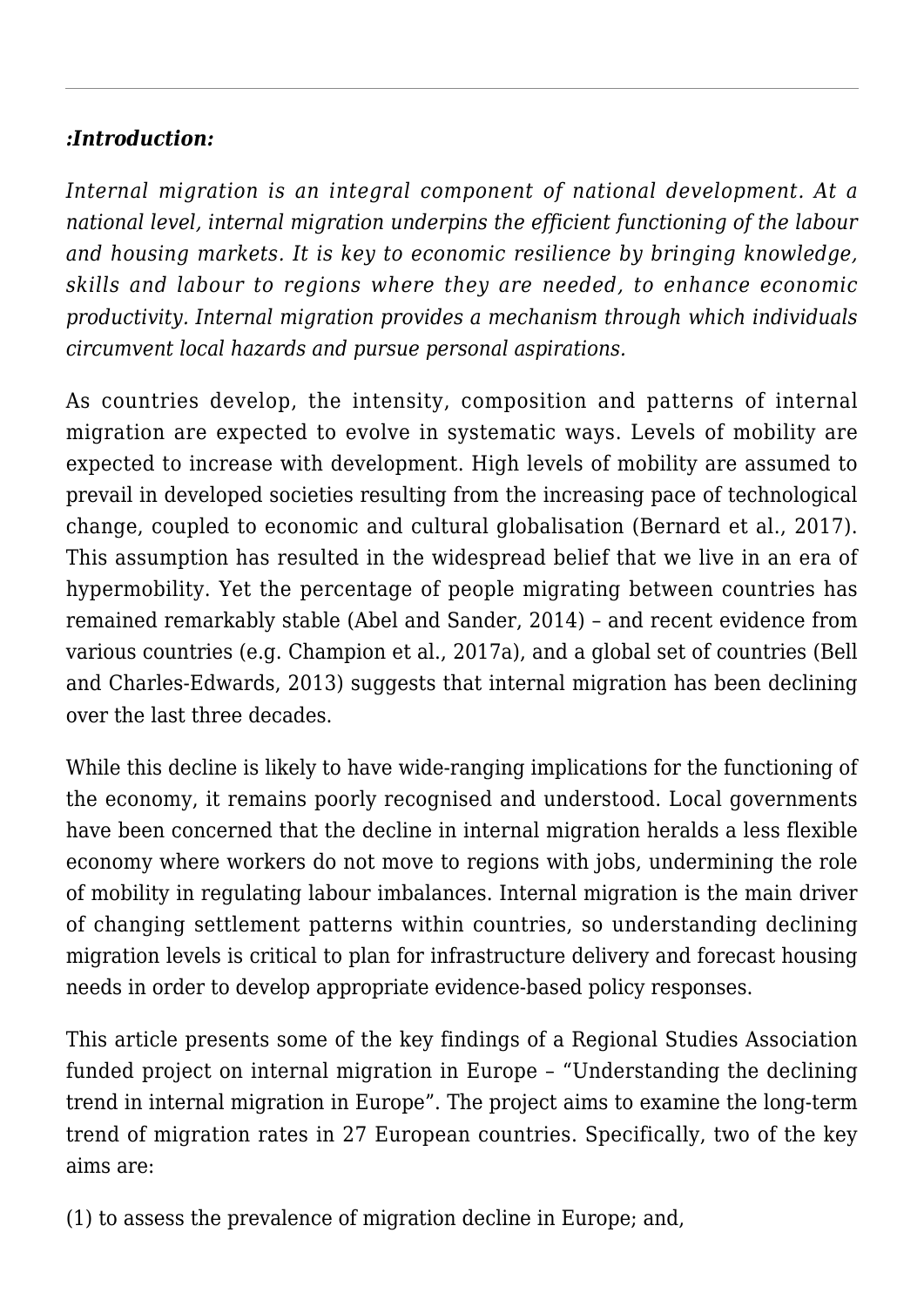(2) to establish the start and pace of this contemporary trend.

The current article will present some key findings and provide some details of the complexities in terms of spatial and temporal data harmonisation for the analysis of internal migration trends. Efforts have been made to cover an extended period of time going back to the 1970s based on annual data. However, lengthy time series are only available for a handful of countries, and when available, discrepancies in consistent population and geography boundaries over time makes temporal comparability challenging. This paper draws on recent methodological advancements developed as part of the [Internal Migration Around](https://imageproject.com.au/) [the Globe](https://imageproject.com.au/) (IMAGE) project, including bespoke software, the IMAGE Studio, to compute comparable migration rates which are independent of the size and number of spatial units used for measurement – and a global repository of internal migration data ([Bell et al., 2015](https://doi.org/10.1002/psp.1848)). We extended and updated population register data from the IMAGE global repository to produce a time-series of annual migration records. The temporal coverage varies widely from 6 years for Latvia to 36 years for England and Wales [The author acknowledges and thanks Professor Tony Champion for kindly sharing the geographically consistent data set that he assembled to examine internal migration trends in England and Wales (see Champion and Shuttleworth, 2017). First, complexities in data harmonisation for the analysis and comparability of internal migration data are presented, followed by a backdrop of the wide differences in the intensity of internal migration across European countries. Then the prevalence, timing and duration of internal migration trends are analysed and final remarks are provided.

### **Internal Migration Data Issues**

Forty one of the fifty countries in Europe gather data on internal migration, but the methods of data collection differ in the type of data and the interval over which migration is recorded. Data are collected through one or a combination of these sources: population registers, censuses and/or surveys. Yet population registers and censuses collect different information. While censuses record migration transitions which returns numbers of migrants, population registers record migration events which returns numbers of migrations. Within an interval of time migrants can make more than one migration. For long-time intervals, migrations and events may produce different mobility patterns. In Europe, however, this problem is minimised by the availability of migration data measured on a one-year interval. These data produce negligible differences in the number of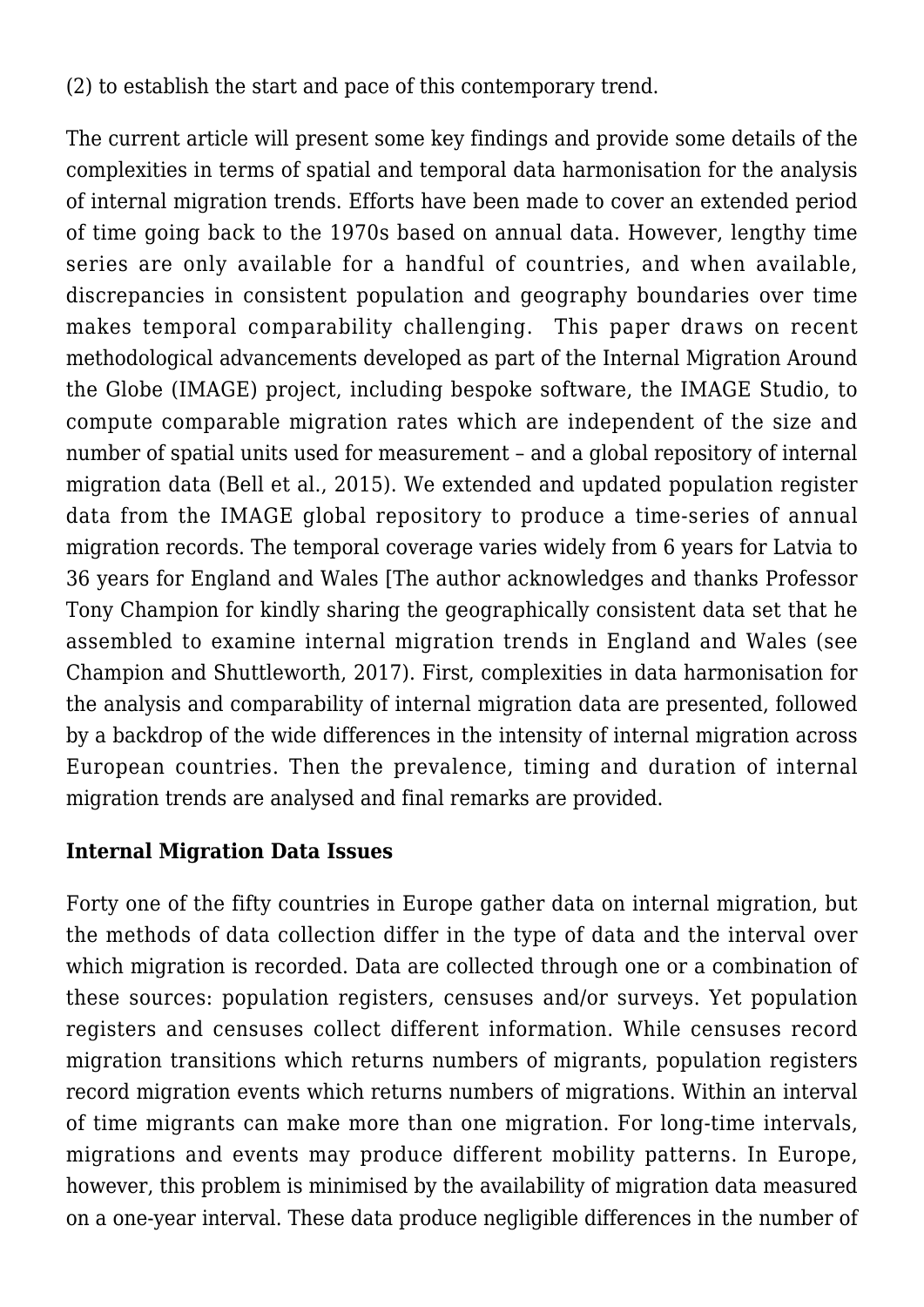migrants and migrations. Temporal analysis of internal migration patterns represents a major challenge. Appropriate data are only available for a limited number of countries and are scarcely in the structure of a consistent time series. Censuses are conducted sporadically, at five or ten year intervals, and are affected by changes in the way migration is recorded. Census data cannot therefore capture short-term oscillations in migration rates making it difficult to establish the persistence of migration trends.

Population registers generally provide frequent data on an annual basis, but often cover a small number of years. In Europe, 28 countries provide annual migration data for at least a six-year period, enabling the capture of both short-term oscillations and persistence in internal migration patterns. Data are, however, affected by changes in administrative boundaries creating inconsistent geographies over time. To overcome this problem, harmonisation approaches have been applied to produce consistent spatial frameworks for internal migration analysis. Drawing on these approaches, we tracked back and adjusted boundary changes to the most recent geography possible in order to create temporally consistent geographies for our sample of countries [\(Rowe, 2017\)](http://openjournals.wu.ac.at/region/paper_198/198.html).

In addition, levels of geographical aggregation at which countries collect migration data differ, capturing different migration trends. While local moves are typically related to housing factors, long-distance migration is more closely linked to employment contingencies. Functional labour market areas have been proposed to harmonise migration observed at different spatial scales (Casado-Díaz et al., 2017), but these approaches rely on commuting data which is not widely available and require expert knowledge for parameter calibration. Some measure of harmonisation can, however, be achieved by using the commonly recognised split between major regions (e.g. states) and minor regions (e.g. municipalities).

For this paper, we draw on annual data from population registers for 27 countries to measure internal migration rates for at least six continuing years. Time-series data for 17 countries were obtained from the global IMAGE repository. The data was updated to include more recent data and 10 additional countries, boundary changes were also identified and adjusted to produce temporally consistent data based on official correspondence files from Eurostat. The temporal coverage of time series varies widely from 6 years to 36 years (Table 1). To distinguish the distinct set of factors acting to shape migration patterns at each geographical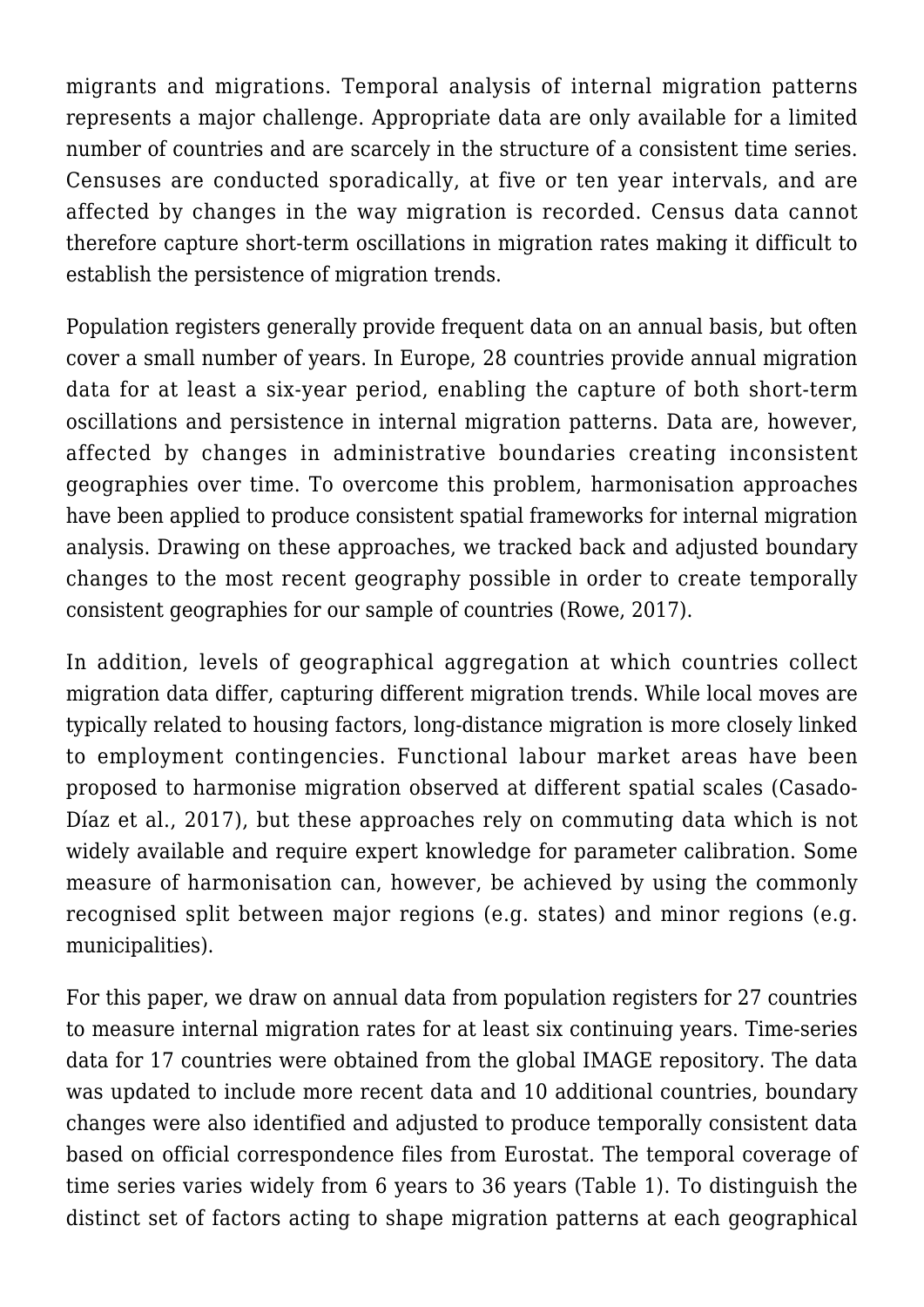scale, we also endeavour to distinguish moves between major regions and between minor regions, broadly capturing long-distance moves and short-distance moves, respectively. Variations in the length of time series at these two levels of geography are also noted. The temporal coverage is generally longer at the major geographical scale and focuses on the last and first decade of the 20th and 21st centuries. Yet time series for certain countries extends back from the 1970s and 1980s to the 2010s.

| <b>Countries</b>       | <b>Longest</b><br>Time<br><b>Interval</b> | <b>Minor</b> |                 | Major          |                           |
|------------------------|-------------------------------------------|--------------|-----------------|----------------|---------------------------|
|                        |                                           | No.          | <b>Name</b>     | No.            | <b>Name</b>               |
| Austria                | 1996-2015                                 | 2354         | Municipalities  | 9              | <b>Federal Provinces</b>  |
| <b>Belarus</b>         | 2000-2016                                 | 118          | <b>District</b> | 6              | Region                    |
| Belgium                | 1998-2015                                 | 589          | Municipality    | 43             | Province/Arrondissement   |
| Bosnia and Herzegovina | 2008-2016                                 | NA           | <b>NA</b>       | 3              | Region                    |
| Bulgaria               | 2001-2016                                 | 264          | Municipality    | 6              | Region                    |
| Croatia                | 1993-2010                                 | 6759         | Settlement      | 21             | County                    |
| <b>Czech Republic</b>  | 1975-2014                                 | 6234         | Municipality    | 14             | Region                    |
| Denmark                | 2006-2016                                 | 2214         | Commune         | 99             | Region                    |
| Estonia                | 2000-2016                                 | 226          | Municipality    | 15             | <b>District</b>           |
| Finland                | 1987-2016                                 | 311          | Municipality    | 19             | Region                    |
| Germany                | 1998-2009                                 | 12227        | Municipality    | 39             | Region                    |
| Hungary                | 1990-2015                                 | 3174         | Settlement      | 7              | Region                    |
| Iceland                | 1986-2016                                 | 74           | Municipality    | <b>NA</b>      | <b>NA</b>                 |
| Italy                  | 1995-2015                                 | 8100         | Commune         | 22             | Region                    |
| Latvia                 | 2005-2010                                 | 586          | Province        | 6              | Region                    |
| Lithuania              | 1990-2016                                 | 60           | Province        | 10             | Region                    |
| Netherlands            | 1998-2012                                 | 431          | Municipality    | 12             | Region                    |
| Norway                 | 2000-2016                                 | 428          | Municipality    | $\overline{7}$ | Region                    |
| Poland                 | 1995-2016                                 | 3165         | Municipality    | 16             | Province                  |
| Romania                | 1990-2016                                 | 2686         | Communes        | 8              | Region                    |
| Russia                 | 1993-2010                                 | 80           | District        | <b>NA</b>      | <b>NA</b>                 |
| Slovakia               | 2001-2016                                 | 79           | Settlement      | $\overline{4}$ | Region                    |
| Slovenia               | 1991-2016                                 | NA           | <b>NA</b>       | 12             | Region                    |
| Spain                  | 1998-2016                                 | 8108         | Municipality    | 52             | Province                  |
| Sweden                 | 1998-2012                                 | 290          | Municipality    | 8              | Region                    |
| Switzerland            | 2001-2006                                 | <b>NA</b>    | <b>NA</b>       | 7              | Region                    |
| England & Wales        | 1976-2011                                 | 80           | Health areas*   | 10             | Government Office Regions |

#### **Table 1. List of countries, time periods, scales and number of regions.**

\* The data for England and Wales for minor regions correspond to moves between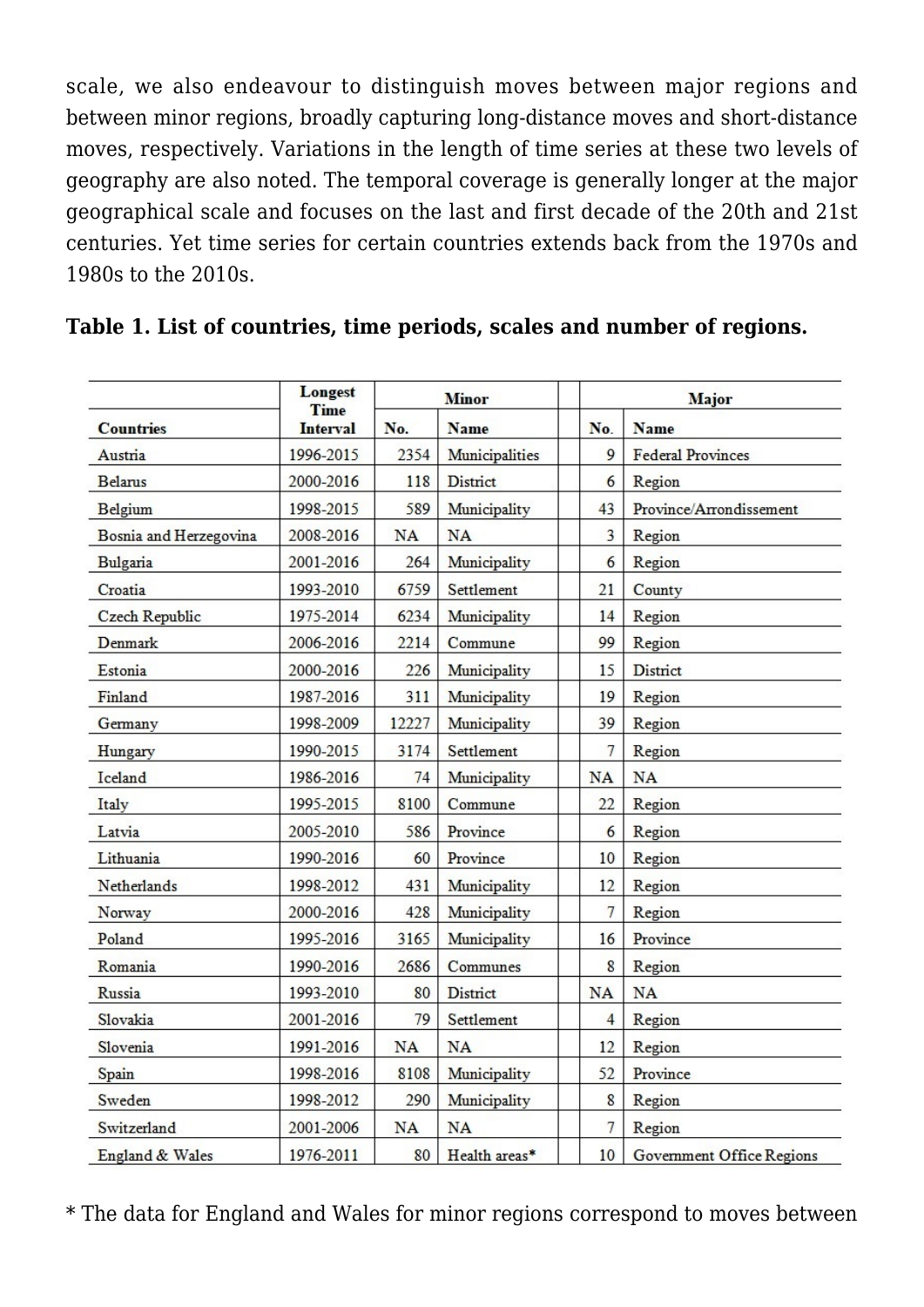health areas within each government office regions.

## **Cross-country differences**

To contextualise the analysis of temporal migration trends, it is useful to first determine differences in the overall intensity of internal migration across countries. To this end, we draw on recent Aggregate Crude Migration Intensity (ACMI) estimates from Bell et al. (2017). Migration rates are affected by the modifiable areal unit problem; that is, the number of units and the way in which an area can be organised. The ACMI overcomes these problems providing a reliable indicator to compare migration intensities across countries. The ACMI is computed as the total number of changes of address in a country divided by the population at risk of migrating (i.e. the mid-year population).

Figures 1 and 2 ranks and maps the ACMI for 33 European countries and sets this against a global sample of 47 countries, including all world regions as reported by Bell et al. (2017). A pattern of wide variability predominates in Europe with ACMIs ranging from just over 1% per annum in Macedonia to over 15% in Finland and Iceland and levels of around the global average in Ireland, Greece, Hungary and the Netherlands. As identified by Rowe et al. ([2017](http://openjournals.wu.ac.at/region/paper_198/198.html)), a clear spatial pattern underpins these variations, travelling from high migration intensity in Northern and Western countries, including Iceland, Scandinavian countries and the United Kingdom, to low migration levels in Southern and Eastern European countries, encompassing Spain, Italy and ex-Soviet countries.

### **Figure 1. Ranking of Aggregate Crude Migration Intensity, %.**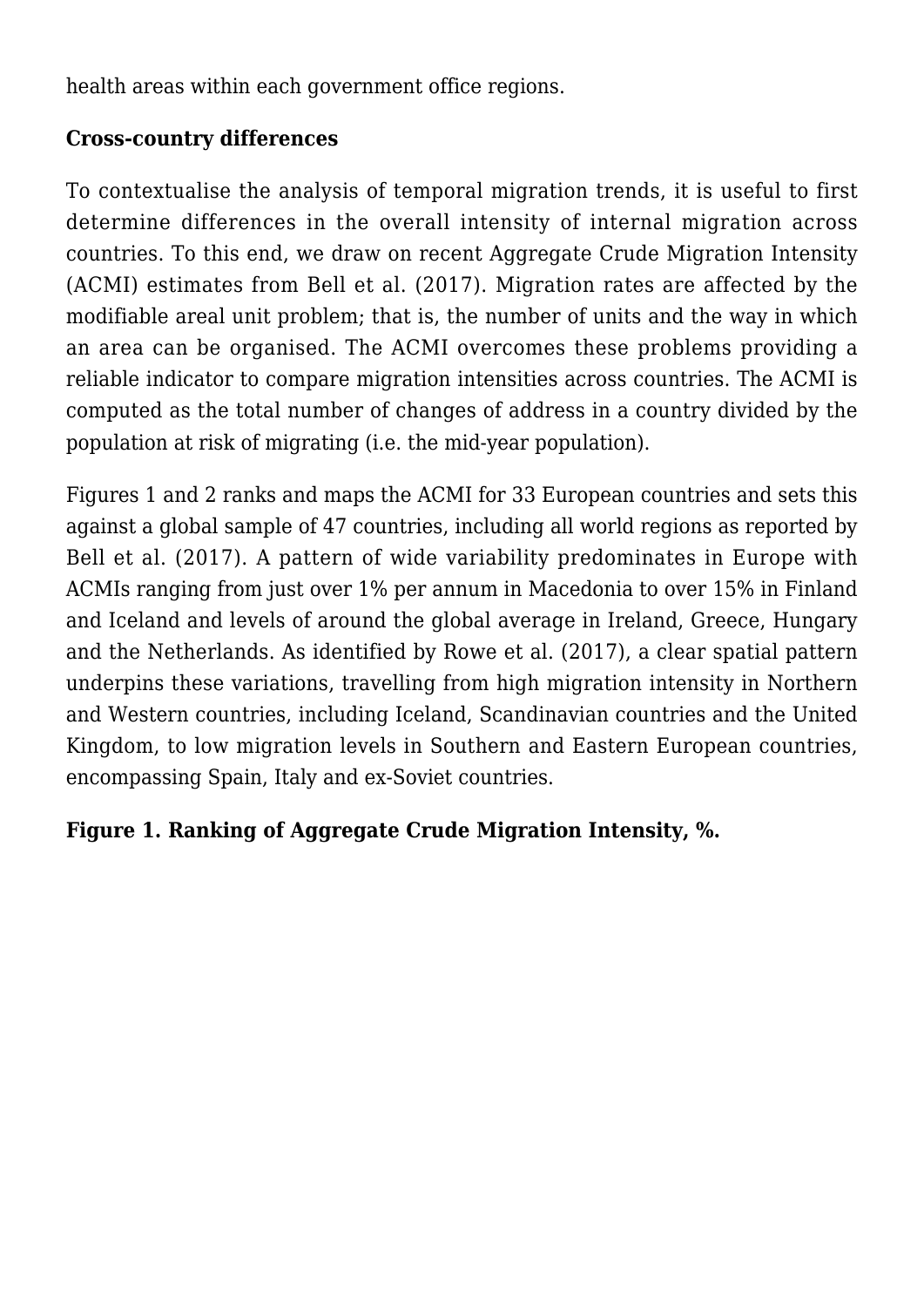

*Source*: IMAGE Repository, global mean across a sample of 47 countries.

# **Figure 2. Map of Aggregate Crude Migration Intensity, %.**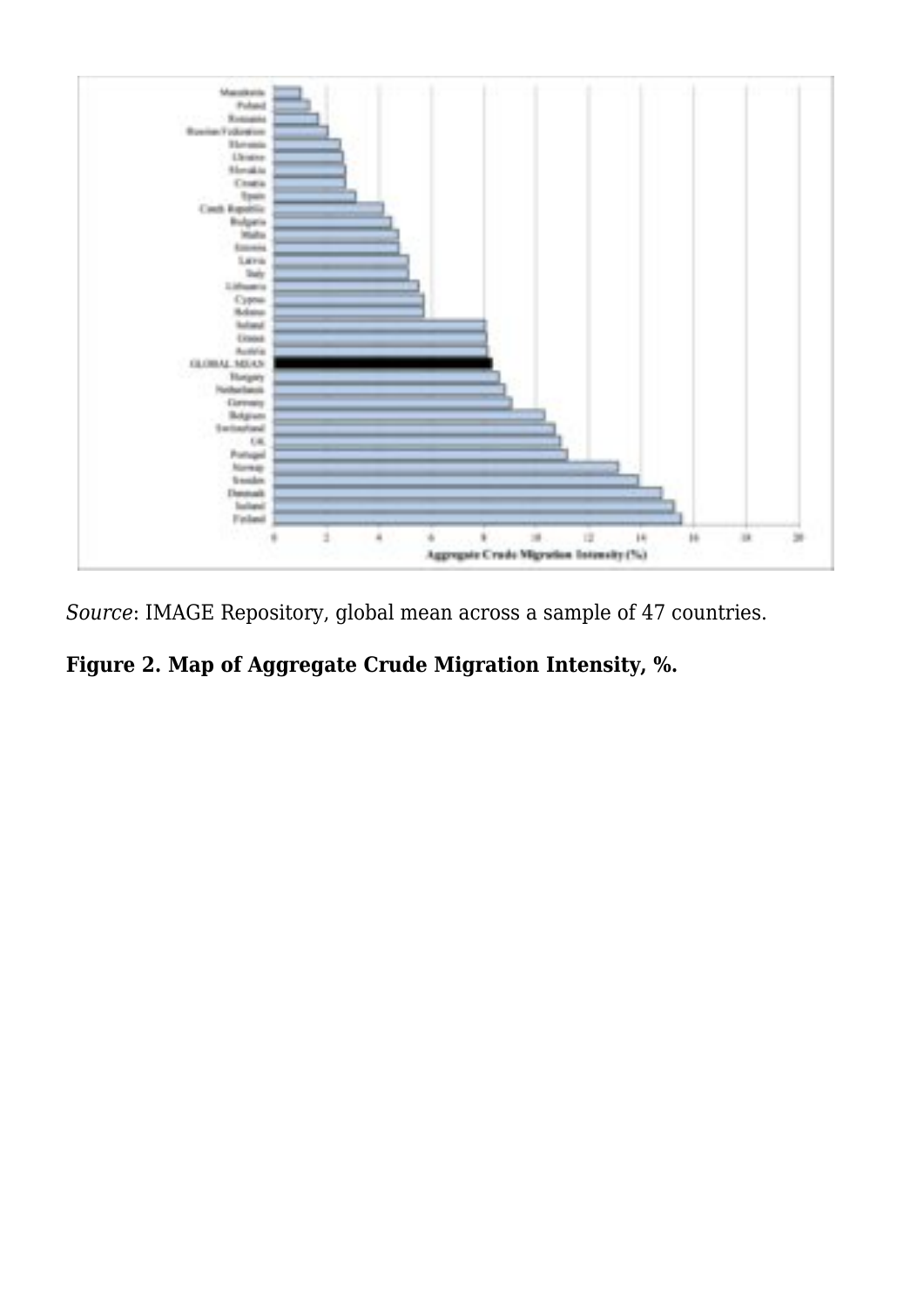

*Source*: IMAGE Repository.

# **Extent and pace of decline**

These relativities reveal the degree of migration within countries across Europe, but how have internal migration rates evolved in individual countries? Recent evidence has pointed to falling migration intensity in a selected number of countries around the world, including the United States, Australia and to a certain extent, the United Kingdom (Champion et al., 2017). This section analyses where, when and how long internal migration intensity has been in decline across Europe. In particular, it seeks to identify the timing, duration, persistence and set of countries undergoing this trend. Figures 3 and 4 sets out the recorded annual cumulative change in internal migration rate, computed as the ratio of the migration rate in year t to the migration rate in year 0 minus one, expressed as percentage. The starting year and length of data points vary widely across countries so direct cross-national comparability is problematic; however, the sequence of data points provide valuable information to establish the trajectory of migration intensities in individual countries. Countries are classified into subregional areas according to the United Nations' geoscheme for Europe. The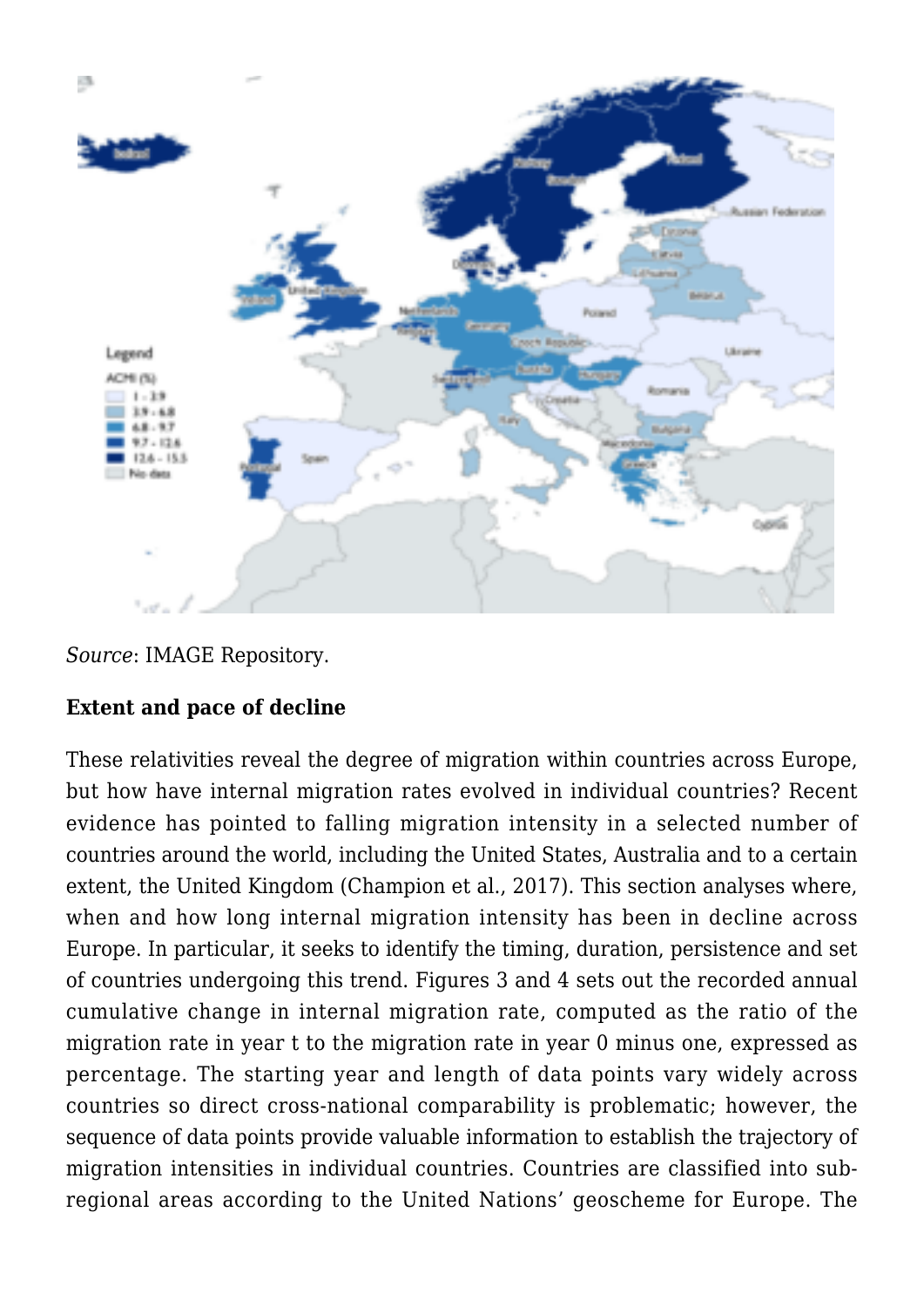cumulative change in migration rates is computed for both moves between minor regions and between major regions. Migration between minor regions can be tracked for 22 countries, and between major regions for 28 countries: 21 countries are represented in both Figures 3 and 4. The long-term trajectory of migration rates is classified into four categories: rising, falling, oscillating and stable. Stable trajectories of the cumulative annual changes in migration rates are within 10%.



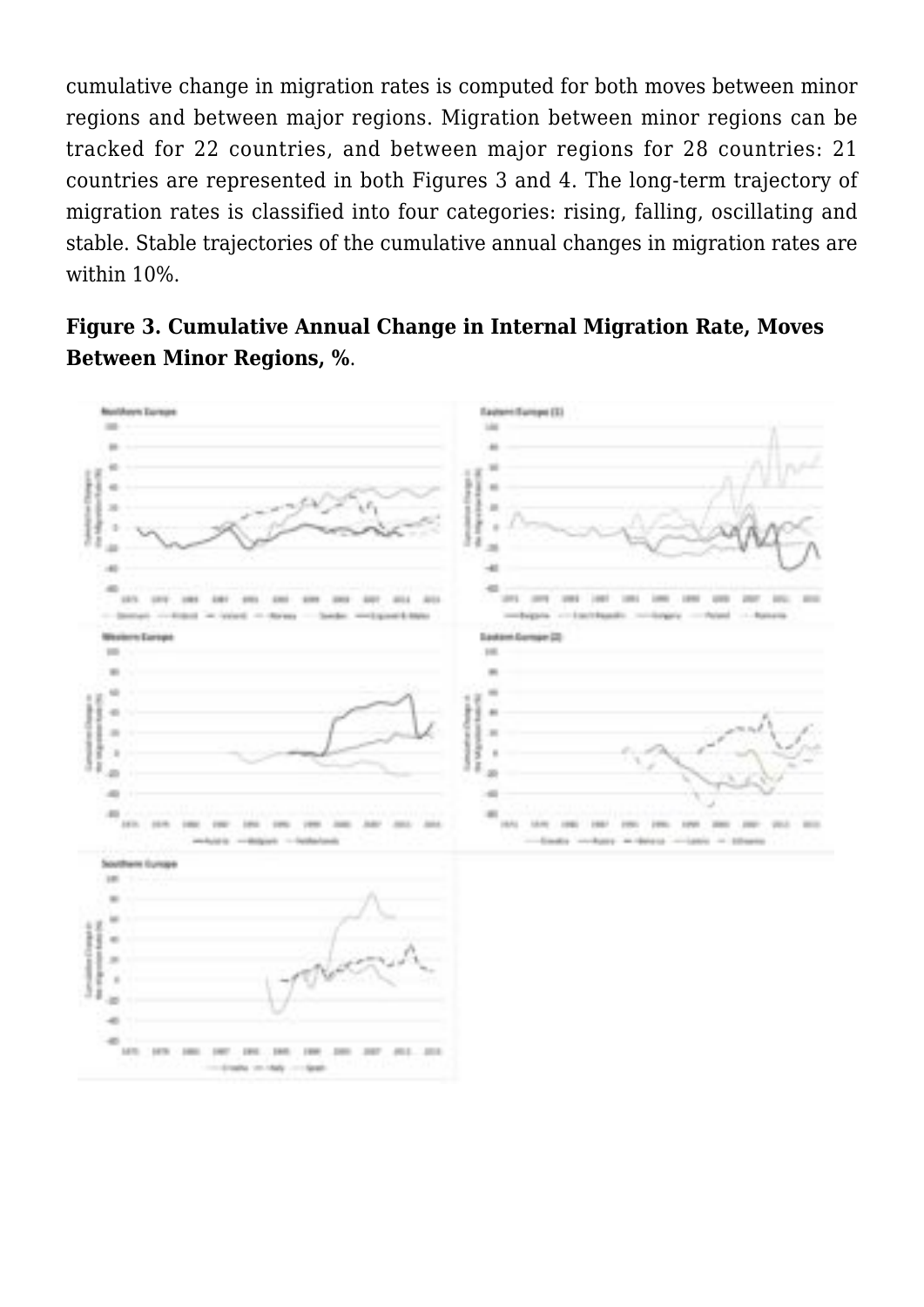Source: IMAGE Repository and national statistical offices. For England and Wales, migration rates were calculated from data supplied by ONS. Crown conveight data. The cumulative annual change in internal migration rate is computed as follows:  $[(mr^2/mr^2) - 1]$  = 100; where,  $mr^2$  denotes the net migration rate in year t; mr<sup>3</sup> denotes the net migration rate in year 0. Year 0 corresponds to the first year for which information available and varies across countries.

## **Figure 4. Cumulative Annual Change in Internal Migration Rate, Moves Between Major Regions, %**.



Source: IMAGE Repository and national statistical offices. For England and Wales, migration rates were calculated from data supplied by ONS. Crown copyright data.

The cumulative annual change in internal migration rate is computed as follows:  $[(mr^2/mr^3) - 1] * 100$ ; where, mr<sup>4</sup> denotes the net migration rate in year t; mr<sup>9</sup> denotes the net migration rate in year 0. Year 0 corresponds to the first year for which information available and varies across countries.

The results reveal a predominant pattern of great diversity in migration trends. Summing across minor and major geographical regions delivers a count of 48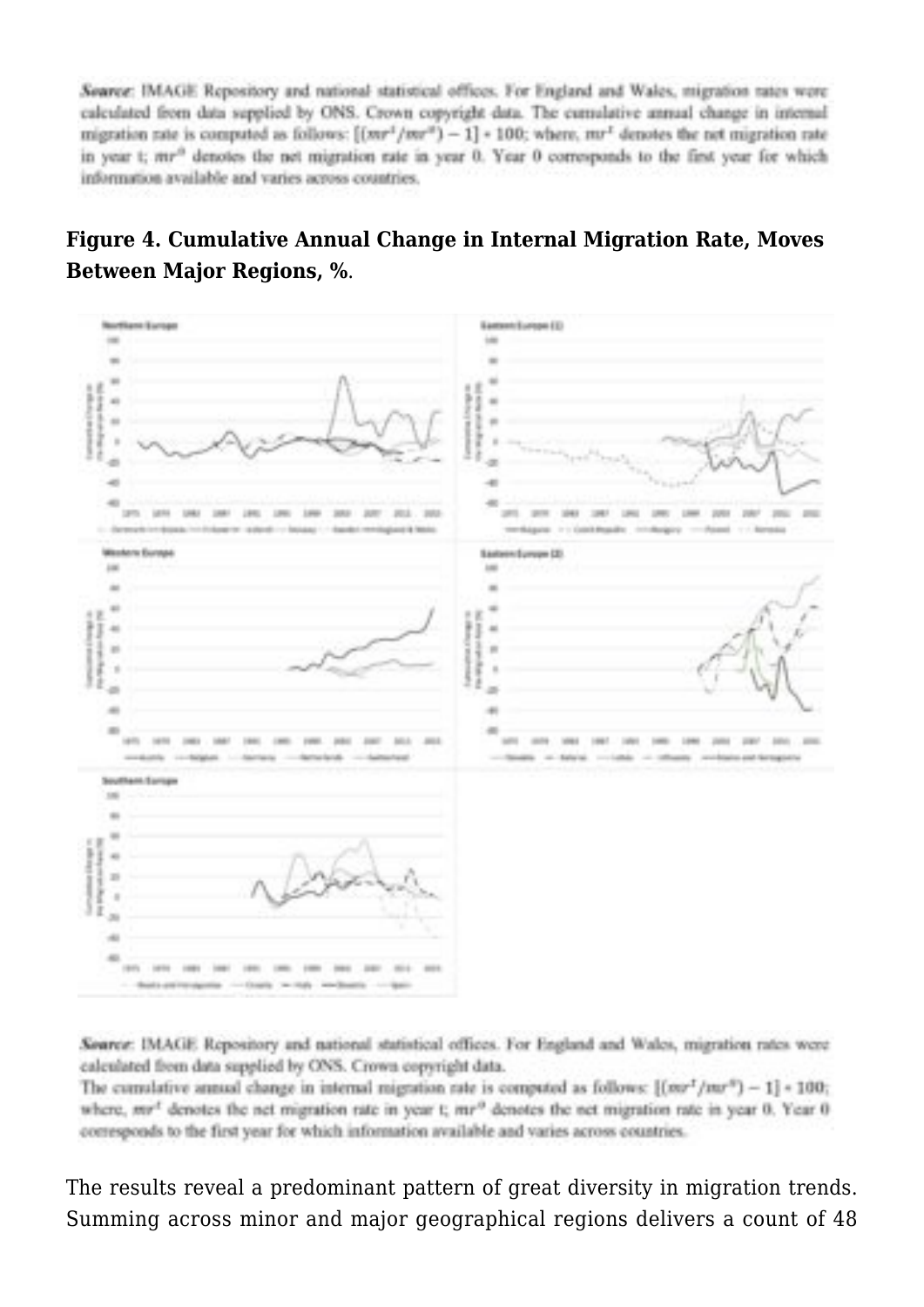country cases, of which 15 cases display oscillating migration trends, 12 cases of a pattern of rising migration, 11 cases of falling intensities and 10 cases display a trend of stability.

*Oscillations are apparent in Croatia, Hungary, Iceland and Italy at the minor geographical scale and also in Estonia, Hungary, Latvia, Lithuania and Poland at the major scale. For moves between minor regions, clear patterns of rising migration intensities emerge from Romania, Spain, Belgium and Finland – and from Slovakia and Austria for moves between major areas.*

A contrasting picture is observed in Czech Republic where migration shows a long-term trajectory of migration decline from the 1970s to the mid-1990s, stabilising for moves between minor regions during the 2000s and 2010s, although rising markedly for moves between major regions. At the minor scale, migration intensities display a clear long-term trend of decline in Bulgaria, Latvia, the Netherlands and Russia – and at the major scale in Bosnia and Herzegovina, Bulgaria and Spain since the mid-2000s. While fluctuating, migration intensities seem fairly stable in Northern European countries, particularly in Denmark, Norway, Sweden, England and Wales at both scales, and in Finland and the Netherlands at the major scale.

These trends in migration intensities seem to be dependent on the geographical scale. The same trend prevails for only 10 of the 27 countries in the sample for both movements between minor, and movements between major regions. Only two countries, Austria and Belarus, display clear patterns of migration decline at both scales. The prevalent trend is rising or falling migration intensities at the minor scale, and oscillation or stability at the major level. A clear example is Belgium where a trend of rising migration is present at the minor scale, while oscillations are apparent at the major level. These findings indicate that in general the forces operating to shape migration intensities in European countries act differently across the urban hierarchy, rather than being confined to one particular geographical scale. They also indicate that short-distance and longdistance moves are generally driven by distinct sets of factors – which is consistent with existing evidence of long-moves being associated more closely to employment reasons, and short-distance moves to residential and family motives.

The results also reveal that no single pattern of migration trend prevails within one particular sub-region of Europe. Patterns of rising, falling, oscillating and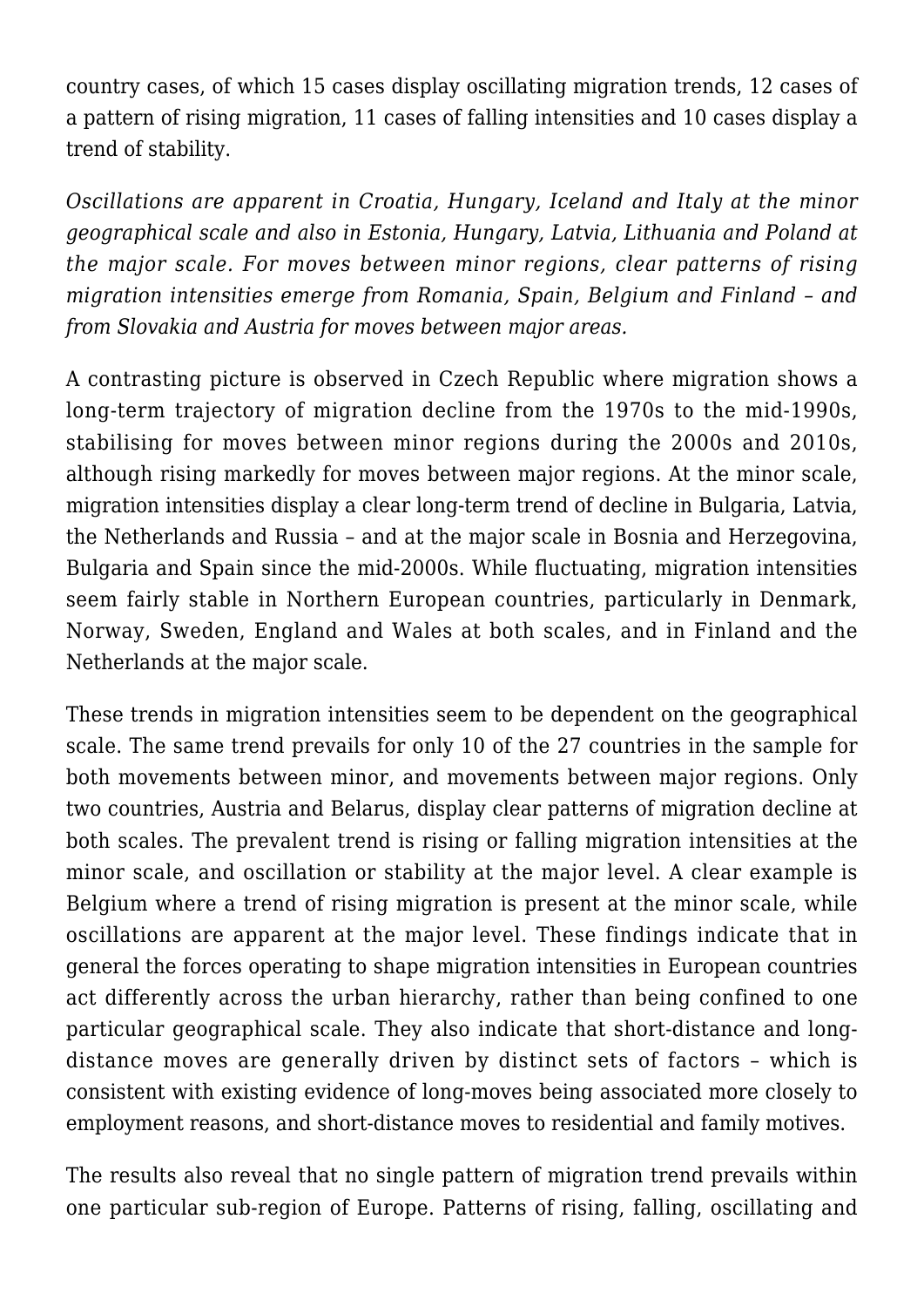stable migration intensities appear to manifest randomly across Northern and Southern Europe as well as across Western and Eastern Europe. Yet a pattern of a marked drop in migration intensity can be noted around the 2007-8 Global Financial Crisis (GFC), particularly across Eastern Europe, involving Belarus, Bulgaria, Poland, Romania, Latvia, but also Spain. This pattern is likely to reflect the responsiveness of internal migration to economic business cycles.

# **Conclusion**

The accumulated evidence presented here reveals that long-term trends of migration decline are not a prevalent pattern across Europe. It is confined to a selected number of countries across the continent and the rate of decline is highly variable, covering very narrow time frames for some nations or extended numbers of years for others. The predominant picture is of great diversity, with four distinctive sets of trajectories, involving oscillating, rising, falling and stable migration intensities. These trajectories are widely scattered across the subregions of Europe, with a distinctive feature emerging in Eastern Europe where migration intensities registered a marked drop during the 2007-8 GFC. Distinctive sets of forces seem to act to shape migration intensity trends at different levels of geography, as different patterns are apparent for long-distance and short-distance migration. Understanding the set of factors operating to configure distinctive migration trajectories is crucial to develop appropriate policy responses in order to create resilient economies and labour markets as well as ensuring adequate provision of housing and infrastructure. The next aim of the wider project within which the research reported here has been developed is to determine the factors underpinning these migration trajectories.

# **References**

[Abel, G.J. and Sander, N., \(2014\) "Quantifying global international migration](http://science.sciencemag.org/content/sci/343/6178/1520.full.pdf?ijkey=ypit4/xi7wo4M&keytype=ref&siteid=sci) [flows". Science, 343\(6178\), pp.1520-1522](http://science.sciencemag.org/content/sci/343/6178/1520.full.pdf?ijkey=ypit4/xi7wo4M&keytype=ref&siteid=sci).

[Bell, M. and Charles-Edwards, E., \(2013\) Cross-national comparisons of internal](http://www.un.org/en/development/desa/population/publications/pdf/technical/TP2013-1.pdf) [migration: An update of global patterns and trends. United Nations Department of](http://www.un.org/en/development/desa/population/publications/pdf/technical/TP2013-1.pdf) [Economic and Social Affairs, Technical Paper No. 2013/1](http://www.un.org/en/development/desa/population/publications/pdf/technical/TP2013-1.pdf).

[Bell, M., Charles-Edwards, E., Kupiszewska, D., Kupiszewski, M., Stillwell, J. and](https://doi.org/10.1002/psp.1848) [Zhu, Y., \(2015\) Internal migration data around the world: Assessing contemporary](https://doi.org/10.1002/psp.1848) [practice. Population, Space and Place, Vol. 21 No. 1, pp.1-17](https://doi.org/10.1002/psp.1848).